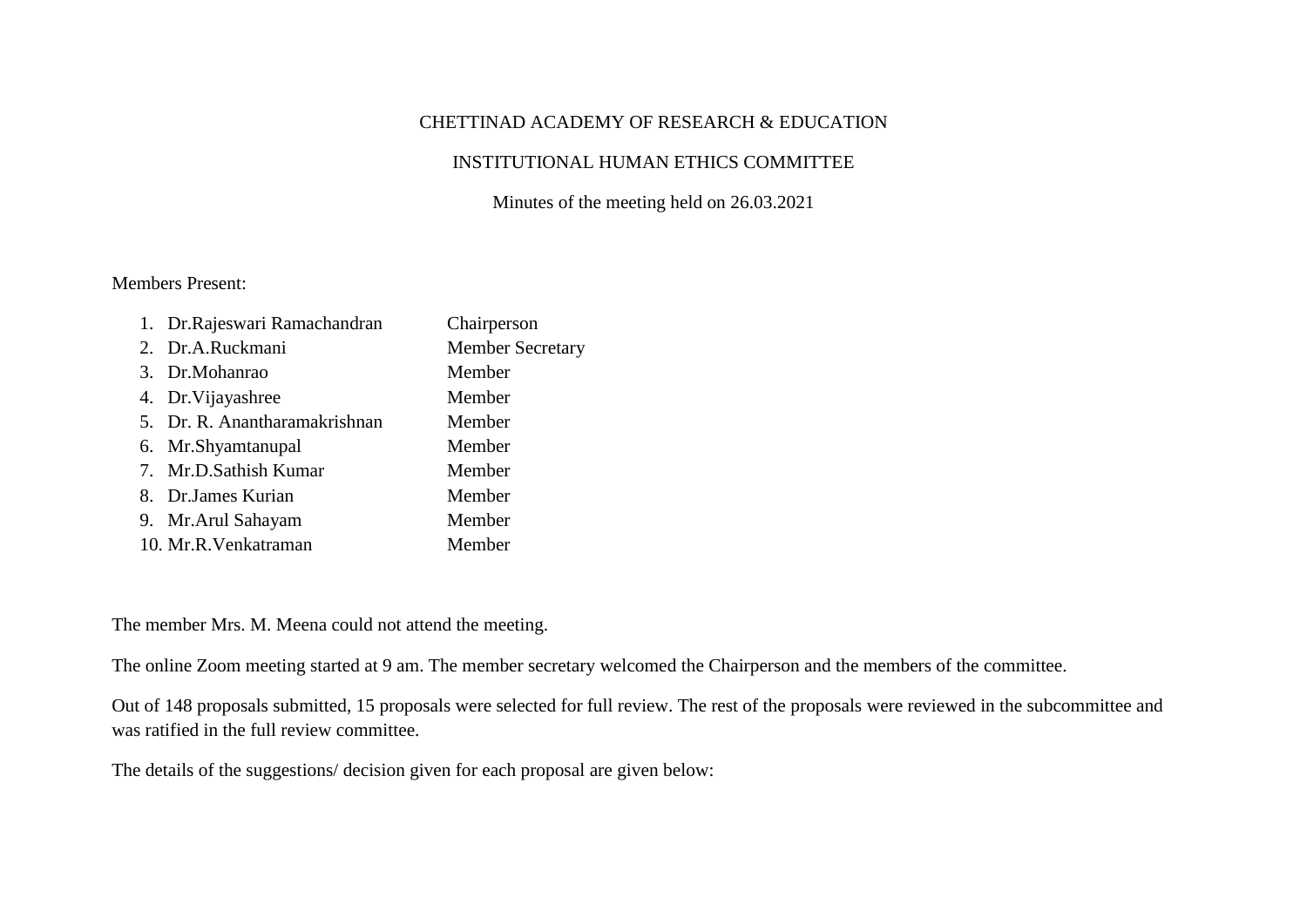| S1<br>N <sub>o</sub> | Name              | Student<br>Faculty | Designation                                                    | Dept                       | Title                                                                                                                                                                                                     | Comments                                                                                                                                                                                                                                                                                                                                                                          |
|----------------------|-------------------|--------------------|----------------------------------------------------------------|----------------------------|-----------------------------------------------------------------------------------------------------------------------------------------------------------------------------------------------------------|-----------------------------------------------------------------------------------------------------------------------------------------------------------------------------------------------------------------------------------------------------------------------------------------------------------------------------------------------------------------------------------|
|                      | Jennifer Britto J | Faculty            | Assistant<br>Professor                                         | Obstetrics &<br>Gynecology | Role Of Pre Treatment Beta-<br>Hcg As Predictor In Medical<br>Management Of Unruptured<br><b>Ectopic Pregnancy</b>                                                                                        | Approved.                                                                                                                                                                                                                                                                                                                                                                         |
| 2.                   | Dr.Prarthana.K.V  | <b>MBBS</b>        | 2020 MS<br><b>General Surgery</b><br>,1st Year<br>Postgraduate | General<br>Surgery         | A Prospective Observational<br><b>Study To Analyze The</b><br>Diagnostic Value Of Platelet<br>Indices In Appendicitis And<br>Comparison With<br><b>Histopathology In Tertiary</b><br><b>Health Centre</b> | Sample size can be<br>recalculated as it is found to be<br>low. Can have a co-guide from<br>pathology. Study can be<br>modified as acute abdomen in<br>COVID and non-COVID<br>instead of appendicitis.                                                                                                                                                                            |
| 3.                   | Dr.Muthu Vignesh  | MD                 | <b>M.S</b> General<br>Surgery 1styr<br>Post Graduate           | General<br>Surgery         | A Comparitive Study Of N-<br>Butyl-Cyanoacrylate With<br><b>Suture Material For Skin</b><br>Closure In Open Inginal<br>Hernia Repair In Tertiary<br><b>Care Centre</b>                                    | Study design has to be<br>mentioned. In order to compare<br>the suture materials, the<br>surgical methods should be<br>similar in all aspects like the<br>length of incision, mesh used<br>and hernia size. Blinding of the<br>assessor has to be done to<br>avoid bias. The parameters<br>used to assess healing should<br>be mentioned Novelty of the<br>study to be mentioned. |
| 4.                   | Dr. Vinith        | <b>MD</b>          | 2nd Year<br>Postgraduate                                       | Department Of<br>Radiology | Detectability And<br><b>Anatomical Correlation Of</b><br>Middle Ear Cholesteatoma<br><b>Using Non Echo Planar</b><br>Diffusion-Weighted Image<br>And High Resolution                                      | Mention the ethical issues.<br>Write who will bear the cost of<br>MRI. Children can be excluded<br>as they are vulnerable<br>population. Informed consent<br>in pediatric age groups has to                                                                                                                                                                                       |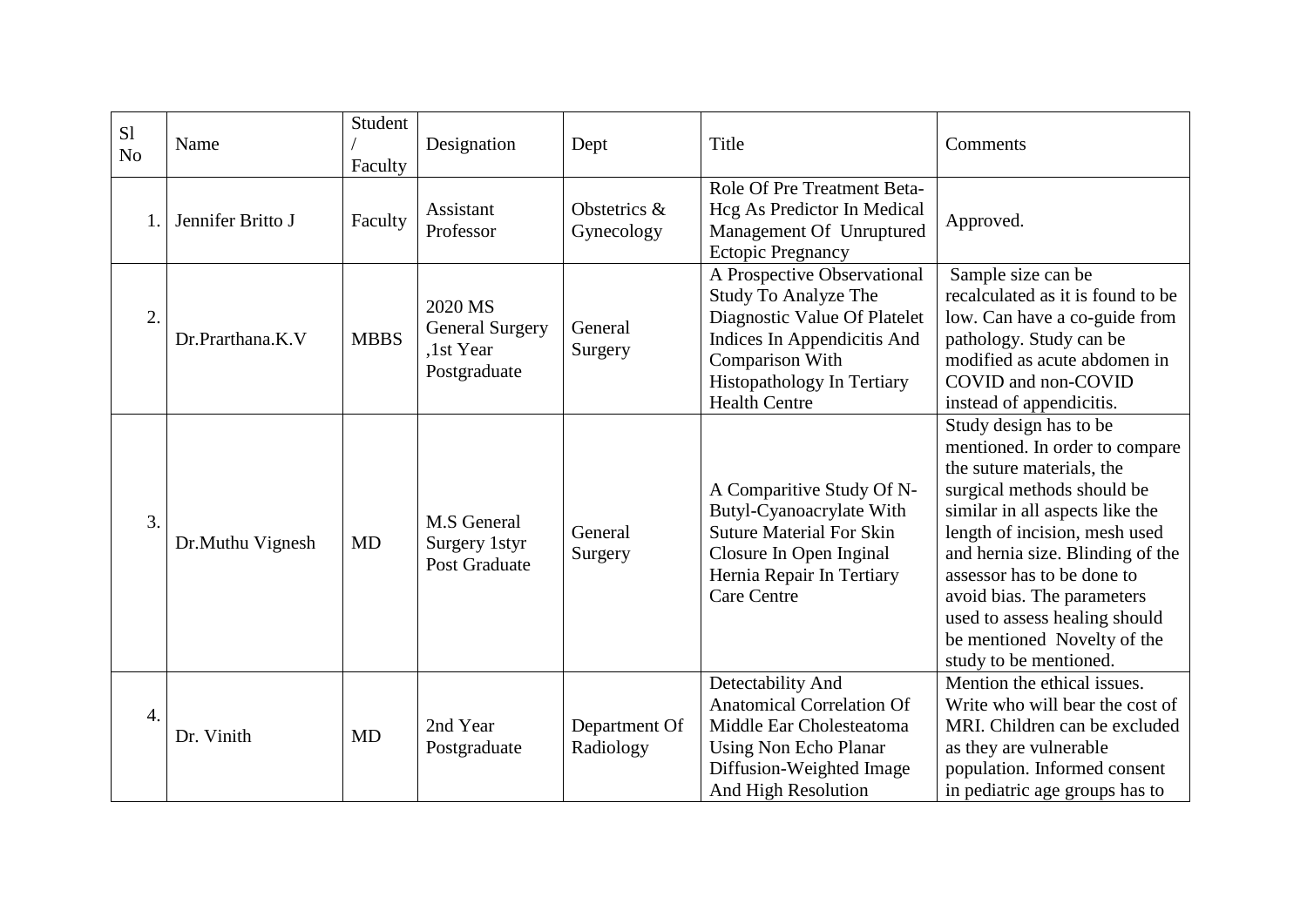|    |                                            |           |                                         |                    | <b>Computed Tomography</b>                                                                                                                                                                                                              | be taken as per guidelines.<br>Advised to submit consent<br>form and include a co-guide<br>from ENT. |
|----|--------------------------------------------|-----------|-----------------------------------------|--------------------|-----------------------------------------------------------------------------------------------------------------------------------------------------------------------------------------------------------------------------------------|------------------------------------------------------------------------------------------------------|
| 5. | M.Nithya                                   | PhD       | 2019 Part<br>Timephd /Tutor             | Microbiology       | Prevalence Of Antifungal<br><b>Resistance Among Various</b><br>Species Of Candida<br><b>Obtained From Clinical</b><br>Samples By Using<br>Molecular Methods In A<br><b>Tertiary Care Hospital</b>                                       | Approved                                                                                             |
| 6. | Prof Dr Muralidhar<br>Venkiteswaran        | <b>MD</b> | Professor                               | General<br>Surgery | Comparison Of<br><b>Effectiveness Of Cadaver</b><br><b>Skin Dressing Vs</b><br><b>Conventional Wound</b><br>Dressing In Patients With<br>Chronic Ulcer In A Tertiary<br>Care Centre In India $-A$<br><b>Randomised Controlled Trial</b> | Approved                                                                                             |
| 7. | Dr Kishore Babu E P                        | MD        | Associate<br>Professor                  | General<br>Surgery | Predictors Of Difficult Lap<br>Cholecystectomy                                                                                                                                                                                          | Avoid using abbreviations in<br>the title.                                                           |
| 8. | Dr.SANKA D<br><b>CHAKRAVARTHI</b><br>YADAV | MD        | 1 St Year, MS<br><b>General Surgery</b> | General<br>Surgery | New Clinical Scoring<br>System(Apache-Ii & Clinical<br>Signs) Vs Computerized<br><b>Tomography Severity</b><br>Index(Ctsi) In Severity<br><b>Assessment Of Acute</b><br><b>Alcoholic Pancreatitis</b>                                   | Approved                                                                                             |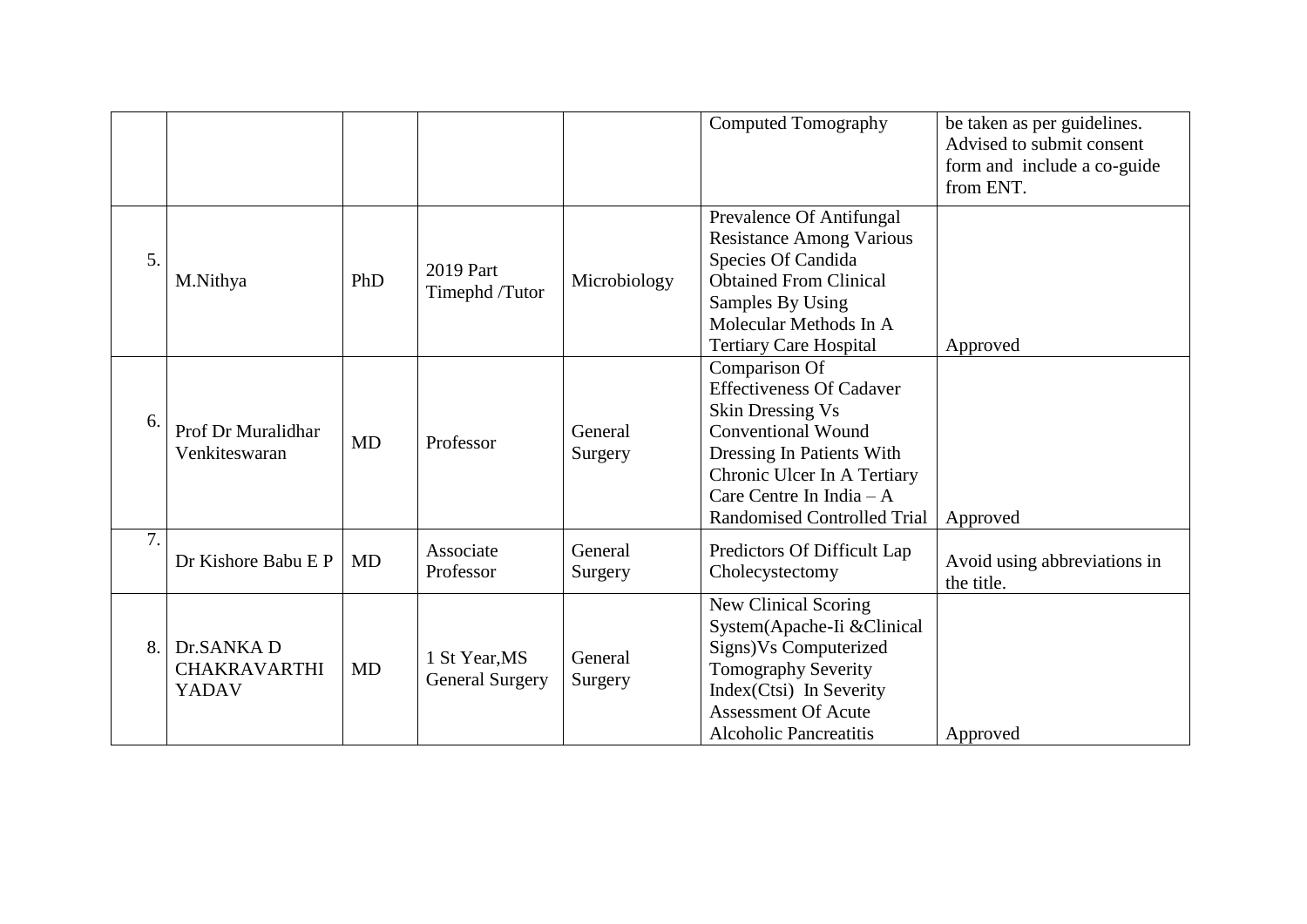| 9. | Gowtham M        | <b>MBBS</b> | 2020 MS<br>General Surgery/<br><b>Junior Resident</b><br>(1st Year) | General<br>Surgery                       | A Comparative Study To<br>Assess The Incidence Of<br>Post-Operative Seroma<br><b>Formation After Ventral</b><br>Hernioplasties With Local<br><b>Application Of Tranexamic</b><br><b>Acid Before Wound Closure</b><br><b>Vs Conventional Wound</b><br><b>Closure Without Tranexamic</b><br>Acid | To avoid subjective variation<br>suggested to use USG to<br>diagnose seroma. Independent<br>assessor other than the<br>investigator has to assess the<br>outcome. Mention how will<br>you assess allergy post<br>operatively. |
|----|------------------|-------------|---------------------------------------------------------------------|------------------------------------------|------------------------------------------------------------------------------------------------------------------------------------------------------------------------------------------------------------------------------------------------------------------------------------------------|-------------------------------------------------------------------------------------------------------------------------------------------------------------------------------------------------------------------------------|
| 10 | S.Swathi         | PhD         | 2020&PhD                                                            | Chettinad<br>School Of<br>Physiotherapy. | Development Of Low Back<br>Pain Screening Tool For<br>Desk Workers                                                                                                                                                                                                                             | Advised the following: to do a<br>pilot study and then do the full<br>study. Include the pictures of<br>chairs. Use control group                                                                                             |
| 11 | N. Shazia Neelam | PhD         | 2021 PhD                                                            | Chettinad<br>School Of<br>Physiotherapy  | <b>Validation Of Stroke Risk</b><br>Percentage In Stroke<br>Riskometer Among Adult<br>And Elderly Population                                                                                                                                                                                   | Suggested to clarify whether<br>the study is adequate for PhD<br>program, authenticity of the<br>riskometer and rule out conflict<br>of interest                                                                              |
| 12 | R.Nisha          | <b>BSC</b>  | 4th Year /B.Sc<br><b>Allied Health</b><br>Science                   | Cardiac<br>Technology                    | Correlation Of Monocyte To<br><b>High Density Lipoprotein</b><br>Cholesterol Ratio(MHR)<br>With TIMI Risk Score In<br><b>Patients With ST Elevation</b><br>Myocardial<br>Infarction(STEMI)                                                                                                     |                                                                                                                                                                                                                               |
| 13 | Mythili. P. R    | <b>BSC</b>  | B. Sc. Allied<br><b>Health Sciences</b>                             | Cardiac<br>Technology                    | <b>Correlation Of Neutrophil</b><br>And Lymphocyte Ratio With<br>The Levels Of LV Systolic<br>Function And Severity Of<br>Coronary Artery Stenosis In<br><b>Patient With ACS</b>                                                                                                               | Reason for doing the study?<br>Competency of the<br>investigator. Select a topic<br>based on your competency                                                                                                                  |